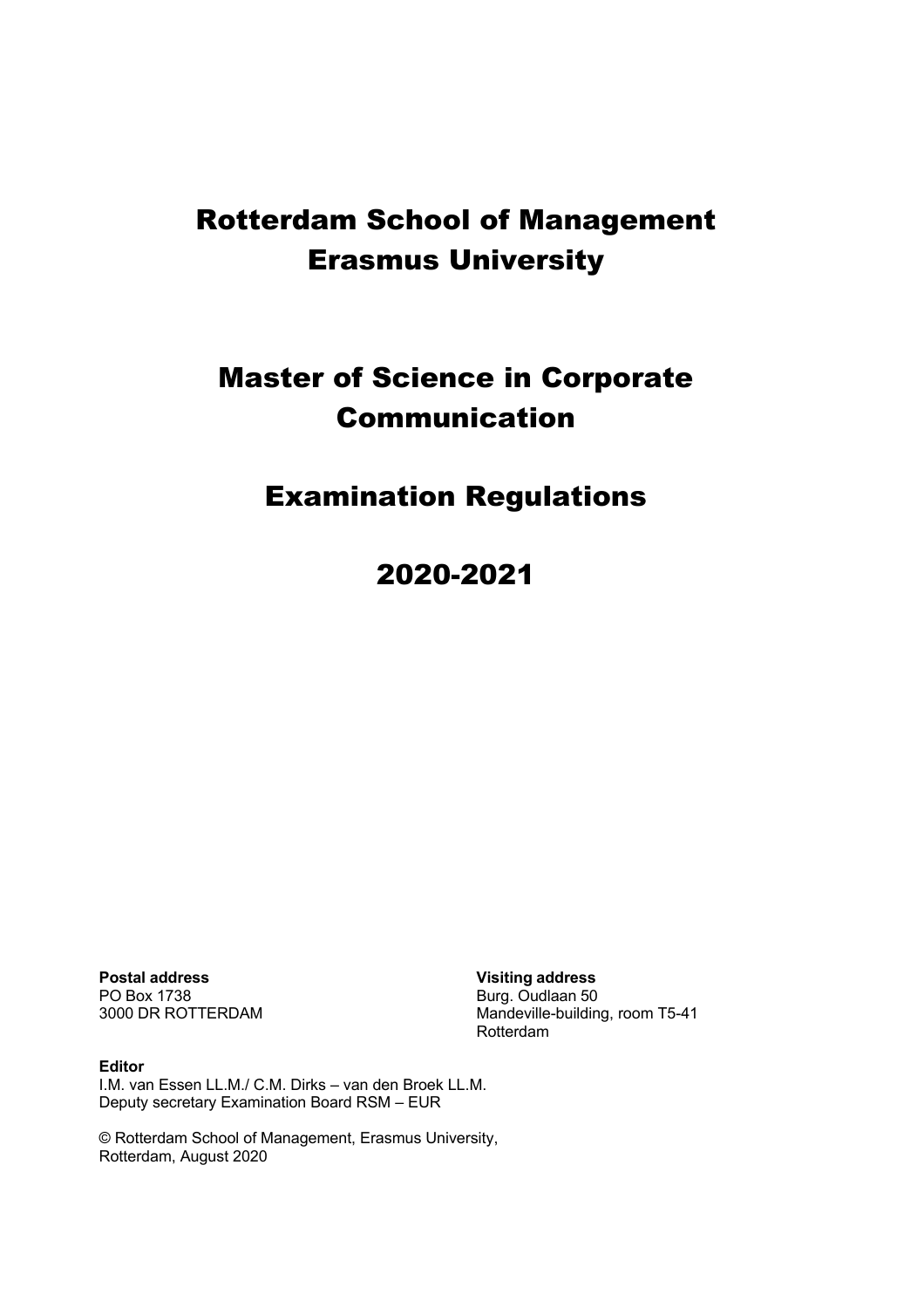#### Content

| Teaching and Examination Regulations of the Master of Science in |   |  |  |  |
|------------------------------------------------------------------|---|--|--|--|
| <b>Corporate Communication 2020-2021</b>                         | 3 |  |  |  |
| Section 1 - General                                              | 3 |  |  |  |
| Article $1.1$ – applicability of the regulations                 |   |  |  |  |
| Article $1.2 - \text{aims of the programme}$                     | 3 |  |  |  |
| Article 1.3 – definitions                                        |   |  |  |  |

- Article 1.4 degree 4<br>Article 1.5 language of instruction 4 Article 1.5 – language of instruction 4<br>Article 1.6 – compulsory educational activities 4
- Article 1.6 compulsory educational activities 4<br> **Section 2 Composition of the degree programme** 4 **Section 2 – Composition of the degree programme 4**
- Article 2.1 full-time / part-time 4
- Article 2.2 study load and feasibility of the degree programme<br>Article 2.3 composition of the degree programme
- Article  $2.3$  composition of the degree programme
- Article 2.4 exemption from obligatory practicals and the state of the state of the state of the SAT of the SAT of the SAT of the SAT of the SAT of the SAT of the SAT of the SAT of the SAT of the SAT of the SAT of the SAT
- Article 2.5 exemption from examinations **5**<br> **Section 3 Admission 5**
- **Section 3 – Admission 5**
- Article 3.1 –admission 5
- Article 3.2 admission requirements 5
- **Section 4 – Taking examinations 5**
- Article 4.1 frequency of examinations and tests; examination schedule; re-examinations; extra opportunities 5
- Article 4.2 form of the examinations and tests 6<br>Article 4.3 oral tests 6
- Article  $4.3$  oral tests
- Article 4.4 sequence of programme components<br>
Section 5 Result of examinations<br>
6
- **Section 5 – Result of examinations 6** Article 5.1 – determining, announcing and recording results of examinations and tests; deadlines 6
- Article 5.2 term of validity of passed courses 7<br>Article 5.3 feedback and perusal 7
- 
- Article 5.3 feedback and perusal 7<br>Article 5.4 Archiving period of written tests Article 5.4 - Archiving period of written tests 7<br> **Section 6 – Result of the final exam** 7
- **Section 6 – Result of the final exam 7**
- Article 6.1 the result of the final exam 7 and 10 and 10 and 10 and 10 and 10 and 10 and 10 and 10 and 10 and 10 and 10 and 10 and 10 and 10 and 10 and 10 and 10 and 10 and 10 and 10 and 10 and 10 and 10 and 10 and 10 an
- **Section 7 – Legal Protection 7**
- Article 7.1 the appeals procedure at the GNIO<br>
Section 8 Final and Implementation Provisions<br>
8
- **Section 8 – Final and Implementation Provisions 8**
- Article 8.1 amendments changes 8<br>Article 8.2 bardship clause
- Article  $8.2$  hardship clause
- Article 8.3 announcement 8<br>Article 8.4 legal effect 8 Article  $8.4$  – legal effect

# **II Rules and Guidelines 2020 - 2021 9**

- **Section 1 – General 9** Article 1.1 – applicability of the Rules and Guidelines **9 and Struck and Guidelines** 9 Article 1.2 – definitions **9**<br>Article 1.3 – tasks of the Examination Board **9 1.2 – 1.2 – 1.2 – 1.3 – 1.3 – 1.3 –** 1.3 – 1.3 – 1.2 – 1.2 – 1.2 – 1.2 – 1.2 – 1.2 – 1.2 – 1.2 – 1.2 – 1.2 – 1.2 – 1.2 – 1.2 – 1.2 – 1.2 – 1.2 Article  $1.3 -$  tasks of the Examination Board Article 1.4 – rules of procedure and working method 9 Article 1.5 – the authority to examine, the appointment of examiners, Examination Manual 10<br>Article 1.6 – the criteria 10 Article 1.6 – the criteria 10<br> **Section 2 – Exemptions 10 Section 2 – Exemptions** Article 2.1 – exemption from practical exercises 10 **Section 3 – Fraud 11** Article 3.1 – fraud 11 **Section 4 – The examinations, tests and assessments of the courses 11** Article 4.1 – the questions and assignments, assessment plan and peerreview protocol 11 Article 4.2 – assessment criteria 11 Article 4.3 – determining the grades: absolute cut-off score, rounding off, averaging, passing, grade floor 12 **Section 5 – The Thesis 13** Article 5.1 – the thesis, the thesis committee, and admission to the thesis defence<br>Article 5.2 – establishment of the final exam Article 5.2 – establishment of the final exam 13<br>Article 5.3 – the degree certificate, the grade transcript and the diploma supplement 14 Article  $5.3$  – the degree certificate, the grade transcript and the diploma supplement Article 5.4 – Classifications ´cum laude´ and ´summa cum laude´ 14<br>
Section 6 – Final and implementation provisions 14 **Section 6 – Final and implementation provisions 14**
- Article  $6.1$  changes in these Rules and Guidelines
- Article 6.2 legal force 14

#### **III Legal Protection 15**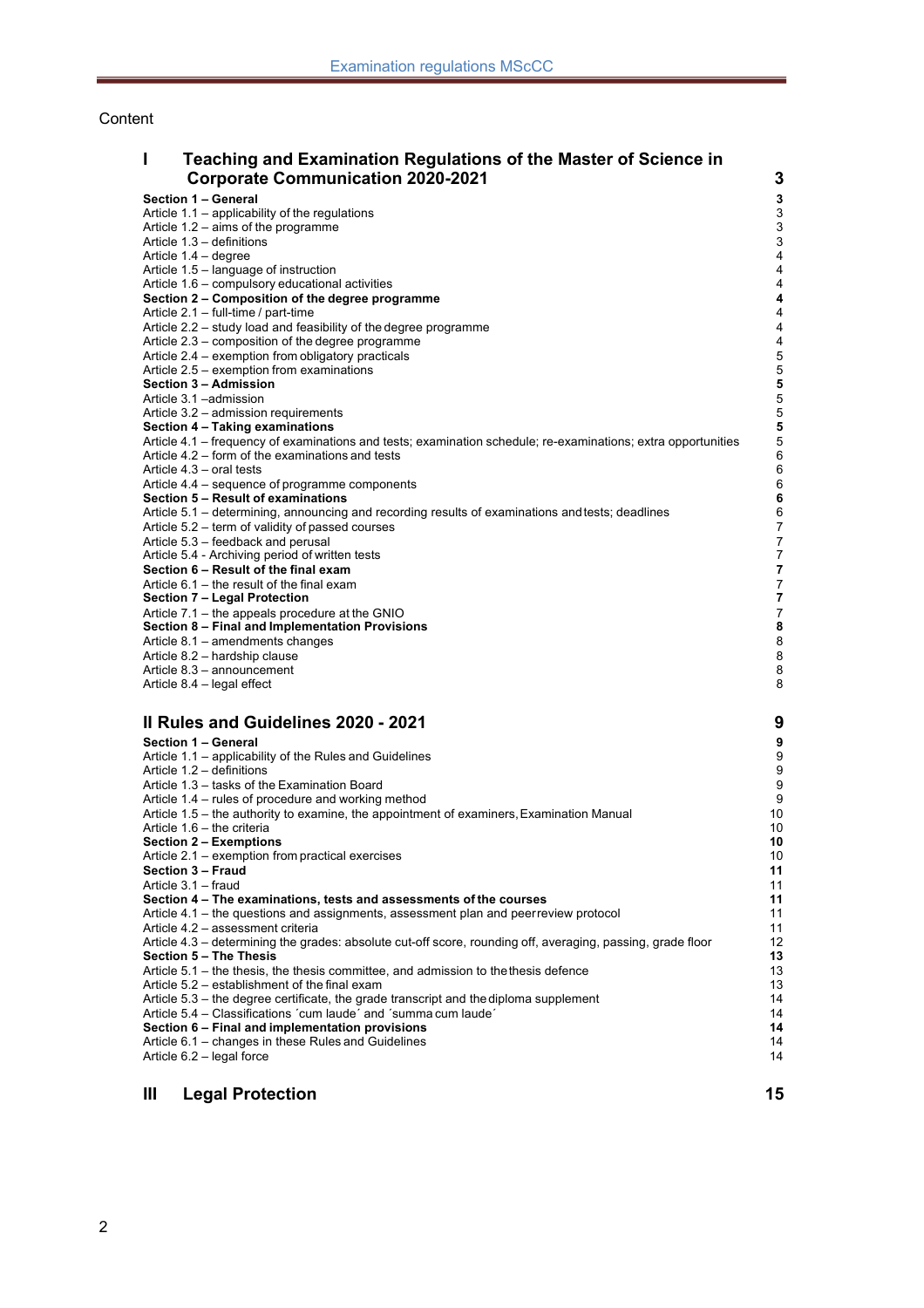# **I Teaching and Examination Regulations of the Master of Science in Corporate Communication 2020-2021**

# **Section 1 – General**

#### **Article 1.1 – applicability of the regulations**

These regulations are applicable to the curriculum and final exam, examinations and tests of the 60 EC post-experience Master of Science degree programme Master of Science in Corporate Communication (Isat code 75049) at the Rotterdam School of Management, Erasmus University, hereinafter referred to as the degree programme.

# **Article 1.2 – aims of the programme**

The degree programme is intended to impart scientific knowledge, skills and insight in the area of corporate communication from an international perspective in such a way that the graduate is capable of scientific and socially responsible professional practice in this area, and is qualified to take any desired advanced programme and to become, among others a scientific researcher.

# **Article 1.3 – definitions**

In the regulations, words shall have the following meanings:

- a. *Act*: the Dutch Higher Education and Research Act (*Wet op het hoger onderwijs en wetenschappelijk onderzoek* - *WHW*);
- b. *Rules and Guidelines (R&G)*: the rules, guidelines and instructions of the Examination Board as referred to in Article 7.12b of the Act;
- c. *MScCC curriculum*: the total of programme components qualifying for the final exam;
- d. *Programme component*: a bundling of examinations with a designated function and meaning within the MScCC curriculum;
- e. *Course*: an instruction given under the authority of a member of the academic staff; each course is concluded with an examination;
- f. *Final exam*: the total assessment of the performance of the student for separate examination parts of the programme, as referred to in article 7.10 of the Act;
- g. *Examination*: every course will be assessed by an examination. Each examination includes an investigation into the knowledge, insight and skills of the student, as well as the appraisal of the results of that investigation. An examination may consist of more than one test.
- h. *Test*: In general, a distinction can be made between a written test and other test methods that do not fall under the term written test:
	- A **written test** is a plenary individual test (on campus or remote) whether on paper or digital, within a limited time frame of 3 hrs. maximum, with open and/or multiple-choice questions. During a written test it is not permitted to use any other material, equipment (calculator, phone) or resources (such as books or notes) than the ones the examiner allowed in advance (via Canvas) and that are indicated on the examination cover page;
	- The following tests are non-written tests:
		- An individual assignment, for example a case, essay, take home exam or a thesis<sup>1</sup>;
		- A group or team assignment;
		- An internship:
		- An oral test:
		- A presentation;
		- A practical exercise (supervised exercise aimed at acquiring a practical skill, for example communication skills);
		- Participation performance.
- i. *EC*: abbreviation of "European Credit" which stands for study credit as referred to in Article 7.4 of the Act. One EC represents 28 hours of study;
- j. *Student*: a person who is enrolled in to the university and admitted to the degree programme pursuing the study and/or taking part in the examinations of the programme; for the further application of these regulations, this designation also applies to an enrolled 'extraneus';
- k. *Examination Board*: the board referred to in Article 7.12 of the law for supervising the examinations and organization and coordination of the examinations of the programme;
- l. *Academic year*: the academic year runs from 1 September to the following 31 August (inclusive);
- m. *Dean of the MSc Degree*: the person who is responsible for the degree programme;

 $1$  Assignments with a limited time frame of 3 hrs. or less are written tests.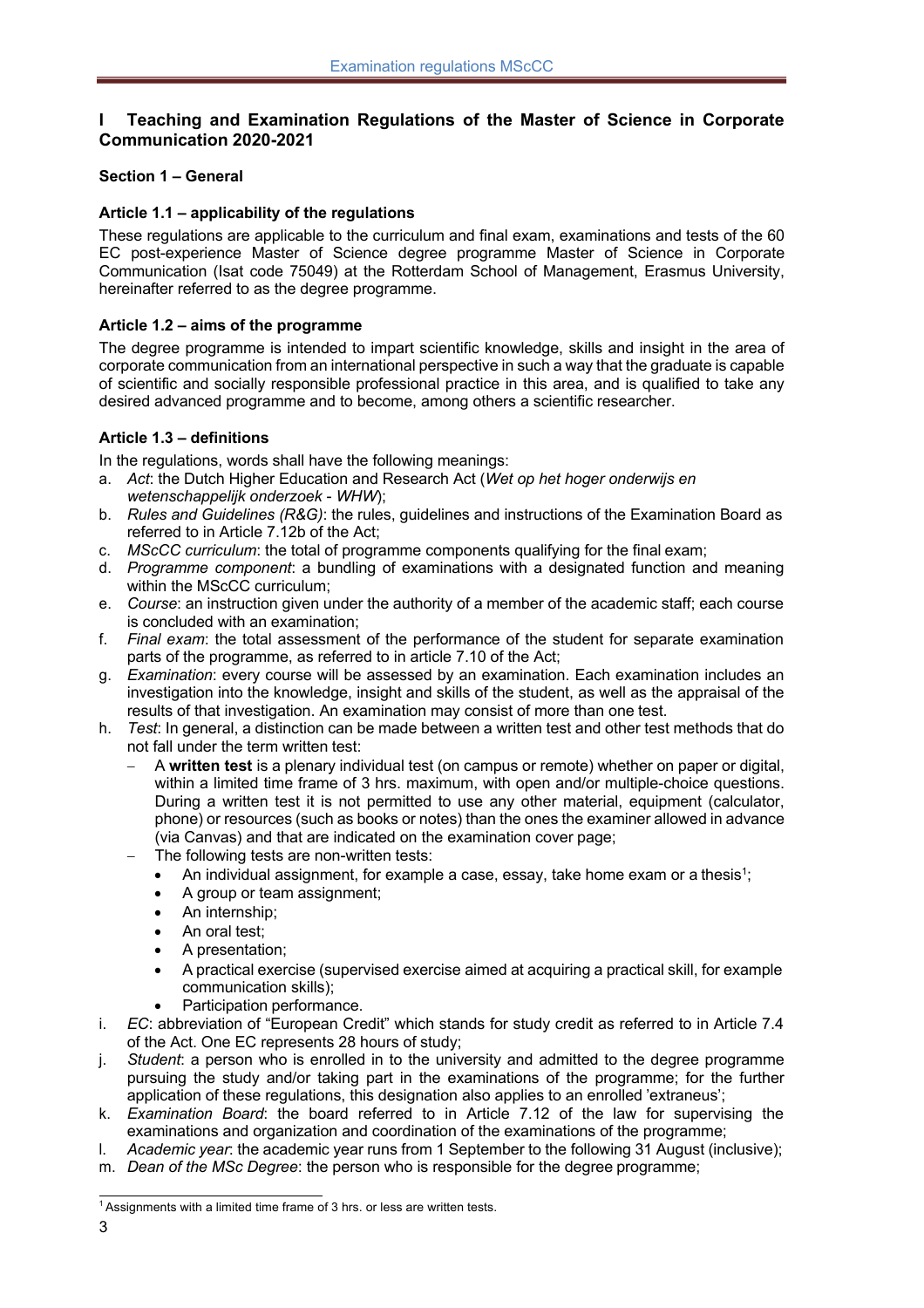- n. *Dean*: head of the Rotterdam School of Management, Erasmus University;
- o. *Academic Director*: the person who is authorised by the Programme Director to spearhead the master programme and lead the programme in terms of profile, content, quality, delivery and assessment;
- p. *School*: the Rotterdam School of Management, Erasmus University;
- q. *Academic Personnel*:
	- the members of the academic staff of the School,
	- the trainee research assistants (PhD candidates) of the School,
	- the other academic personnel:
- r. *Academic Staff*:
	- the full professors,
	- the associate professors of the School,
	- the assistant professors of the School;
- s. *Teaching team*: the members of the academic staff and the academic lecturers teaching courses within the degree programme;
- t. *Student Administration*: Student Administration Erasmus University, Team Study Progress & Diploma Administration – RSM.

#### **Article 1.4 – degree**

- 1. The one who has successfully passed all the programme components of the MScCC degree programme will obtain the degree of Master of Science in Corporate Communication.
- 2. The obtained degree will be recorded on the master´s degree certificate.

#### **Article 1.5 – language of instruction**

The language of instruction – teaching and examinations – is English.

#### **Article 1.6 – compulsory educational activities**

- 1. Teaching of the programme components takes place on a small-scale basis to enable students to obtain knowledge, skills and attitudes in the best possible way. The basic requirement, therefore, is that the students take part in all activities.
- 2. If students are prevented from participating in certain educational activities due to special circumstances, they should report this to the instructor concerned in advance. In such cases, without prejudice to the rules that apply to giving and assessing examinations of particular courses, instructors may assign alternative activities.

#### **Section 2 – Composition of the degree programme**

#### **Article 2.1 – full-time / part-time**

Within the scope of the law, the degree programme is offered part-time.

#### **Article 2.2 – study load and feasibility of the degree programme**

- 1. The degree programme has a study load of 60 EC.
- 2. Courses and projects, including examinations, are scheduled to be completed in a minimum of 18 months.
- 3. The degree programme is expected to be finished in 3.5 years after registration for the complete MScCC programme.
- 4. To further feasibility of completing the degree programme according to the schedule, the workload is spread evenly over the programme's duration.

#### **Article 2.3 – composition of the degree programme**

1. The MScCC degree programme is built up from the following programme components:

| <b>Programme Components:</b>                  | EC             |
|-----------------------------------------------|----------------|
| <b>Foundations of Corporate Communication</b> |                |
| Advanced Elective Courses (AEC's):            | $\frac{30}{2}$ |
| A choice of 6 out of the following courses:   |                |
| Advanced reputation management 5 EC           |                |
| Co-creation and stakeholder engagement 5 EC   |                |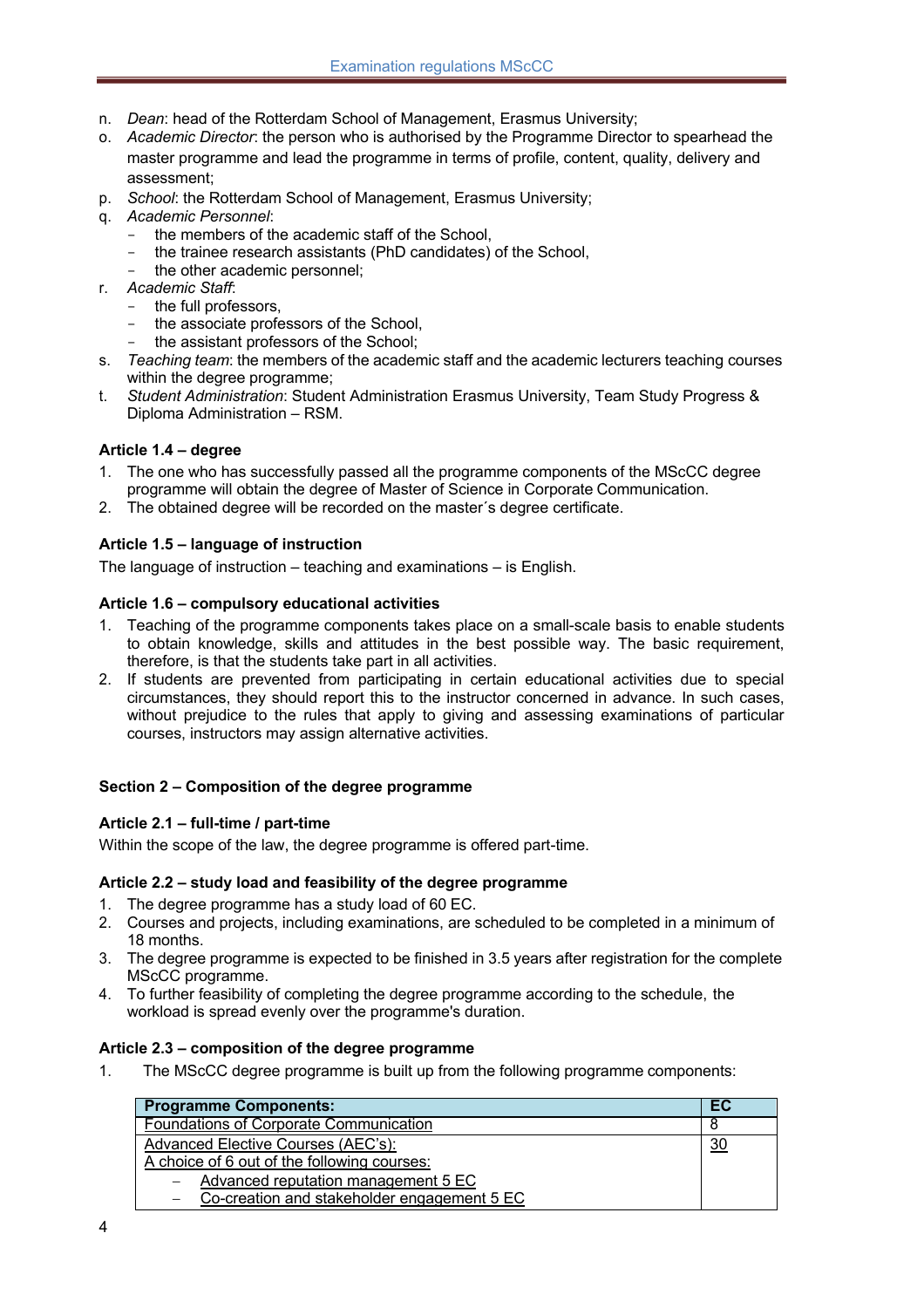| Corporate branding 5 EC                                        |    |
|----------------------------------------------------------------|----|
| Crisis communication 5 EC                                      |    |
| CSR & Communication 5 EC                                       |    |
| Digital communication 5 EC                                     |    |
| Employee communication 5 EC                                    |    |
| Finance for Communication Professionals 5 EC                   |    |
| Issues management & public affairs 5 EC                        |    |
| Leadership & communication 5 EC                                |    |
| Media impact on reputation 5 EC                                |    |
| Organisational change 5 EC                                     |    |
| Partnerships and sponsoring 5 EC                               |    |
| Persuasive communication 5 EC                                  |    |
| <b>Strategic Communication 5 EC</b>                            |    |
| Strategic management for communication professionals 5 EC      |    |
| Study Trip-International Exchange                              | 8  |
| Thesis (including Methodology sessions for writing the thesis) | 14 |

2. The detailing in the most recent version of the (digital) student manual of the further descriptions of programme components into core courses and elective courses, including mandatory practical exercises, and the thesis project, constitute an integral part of these Teaching and Examination Regulations, without prejudice to the other provisions set out in these regulations.

#### **Article 2.4 – exemption from obligatory practicals**

In exceptional cases, the Examination Board can grant exemption from the obligation to take part in practicals. In that case, the Examination Board will decide that the practical exercises should be carried out in another way, to be determined by the Examination Board.

#### **Article 2.5 – exemption from examinations**

No exemptions from courses, examinations or tests will be granted.

#### **Section 3 – Admission**

#### **Article 3.1 –admission**

With due observance of the rules by law concerning admission and enrolment, eligible for admission to the degree programme is the one who has acquired the admission statement given by the Dean of the RSM, on behalf of the Executive Board of Erasmus University.

#### **Article 3.2 – admission requirements**

The admission statement mentioned in article 3.1 can be obtained by students who have fulfilled the following three requirements:

- a. a Bachelor (of Science) degree of any accredited and/or recognized Bachelor's (of Science) degree programme;
- b. a minimum of 3 years of work experience in corporate communication, reputation management or related fields;
- c. fluency in written and spoken English.

#### **Section 4 – Taking examinations**

#### **Article 4.1 – frequency of examinations and tests; examination schedule; re-examinations; extra opportunities**

- 1. The opportunity to take the course Foundations of Corporate Communication is presented at least once per academic year.
- 2. The opportunity to take the Advanced Elective Courses is presented at least once in two years.
- 3. Without prejudice to applicable regulations regarding a period free of tests, and with due observance of the other provisions set out in these regulations, and of the Rules and Guidelines established by the Examination Board, the Academic Director of the degree programme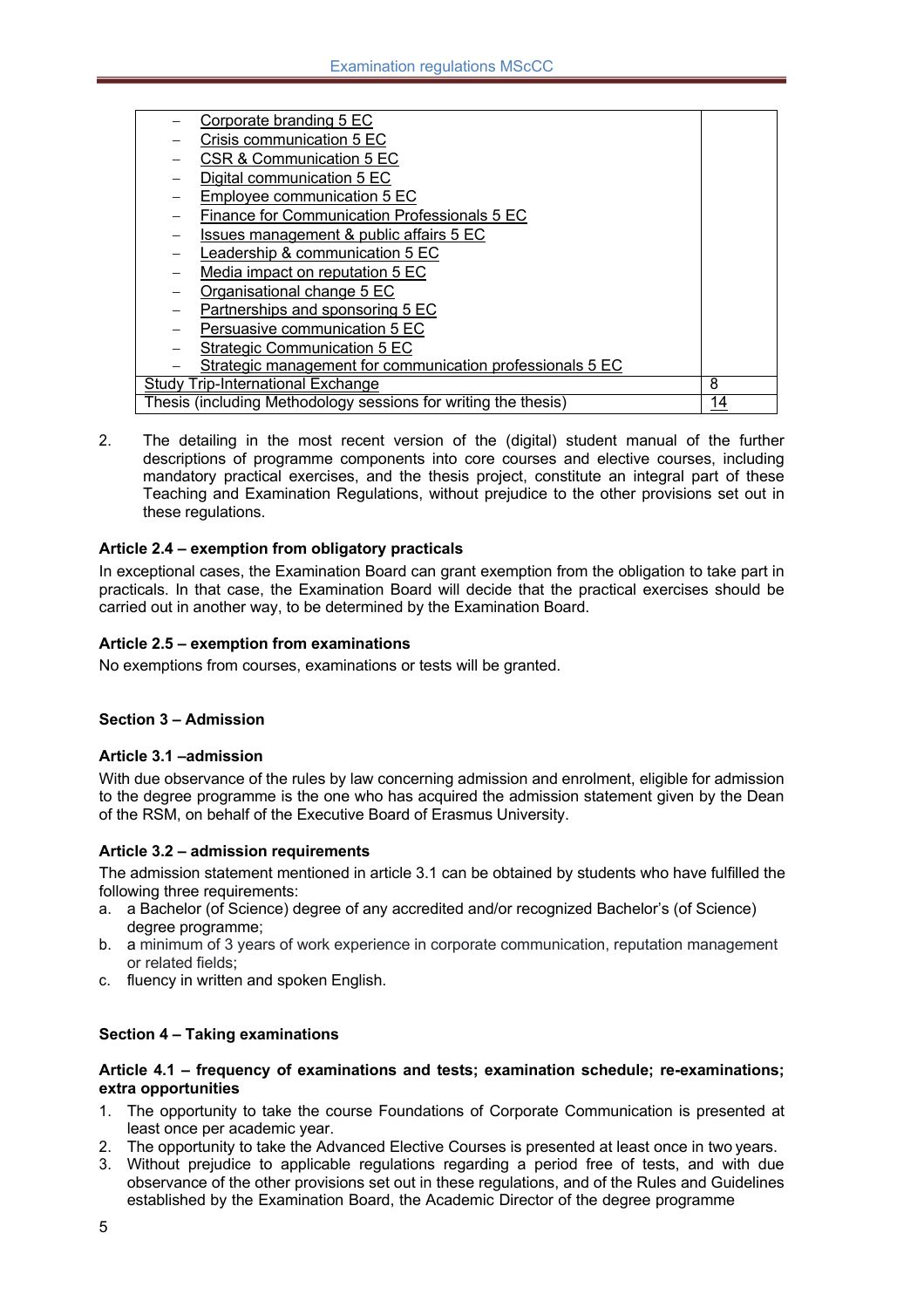establishes a schedule for the tests and examinations. In the event of urgent exceptional circumstances, the Academic Director of the degree programme can change the schedule during the academic year, provided that the change is announced in good time, via appropriate channels.

4. In exceptional cases the Examination Board can, at the request of the student, decide that an extra opportunity to take a test or examination will be offered, in derogation from the schedule.

# **Article 4.2 – form of the examinations and tests**

- 1. The examinations of the programme are taken according to the test types described in Article 1.3 sub h. Furthermore, attendance requirements may be set as a prerequisite for assessment, provided that this is well substantiated by the examiner and published in the student manual. The Examination Board may allow deviations from this rule.
- 2. If the Examination Board decides that the form as referred to in the foregoing paragraph shall be different, it will announce this to the students no later than two months before the test is to be held.
- 3. The elaborations on the form of the tests as referred to in paragraph 1, stated in the most recent version of the student manual for the study programme, constitute an integral part of these Teaching and Examination Regulations, without prejudice to the other provisions set out in these regulations.
- 4. In exceptional cases the Examination Board may, at the request of the student, decide to permit derogations from the provisions set out in paragraph 1.
- 5. Physically or sensory impaired students are offered the opportunity to take tests in a manner adapted as far as possible to their individual impairment. The Board will, if necessary, obtain expert advice before making a decision.

# **Article 4.3 – oral tests**

- 1. No more than one person will be given an oral test at a time, unless the Examination Board has decided otherwise.
- 2. An oral test is taken in public, unless in an exceptional case the Examination Board or the examiner concerned has decided otherwise, or the student has objected to this.
- 3. An oral test should be assessed by at least two examiners or in the event of one examiner only, the assessment must be video and/or audio recorded. The Examination Board will archive the recorded file for two years after the assessment, or seven years in case of the oral Thesis defence.

#### **Article 4.4 – sequence of programme components**

- 1. Students may take part in the exchange once Foundations of Corporate Communication and three of the six Advanced Elective Courses have been passed.
- 2. Students are allowed to start with the thesis project once Foundations of Corporate Communication and four of the six Advanced Elective Courses have been passed. The examination for the thesis project can only be completed once all the courses of the other programme components of the degree programme have been passed.

#### **Section 5 – Result of examinations**

#### **Article 5.1 – determining, announcing and recording results of examinations and tests; deadlines**

- 1. The examiner determines the result of an examination or a test as referred to in Article 1.3 sub g. and h. as soon as possible, and no later than four weeks after the day on which it was taken. In deviation from the foregoing, the thesis proposal and the thesis report must be assessed within two weeks after submission. In the event of *force majeure*, the Examination Board can permit derogation from these deadlines.
- 2. Notwithstanding the preceding paragraph, the examiner determines the result of an oral test immediately, and gives the student a written notification of the grade.
- 3. The Student Administration checks compliance with the deadline mentioned in the previous paragraph, and in the event that it is likely to be exceeded, reports this in good time to the chairman of the Examination Board.
- 4. The examiner reports updated examination and/or test result to the Student Administration, which then informs the student of this in writing.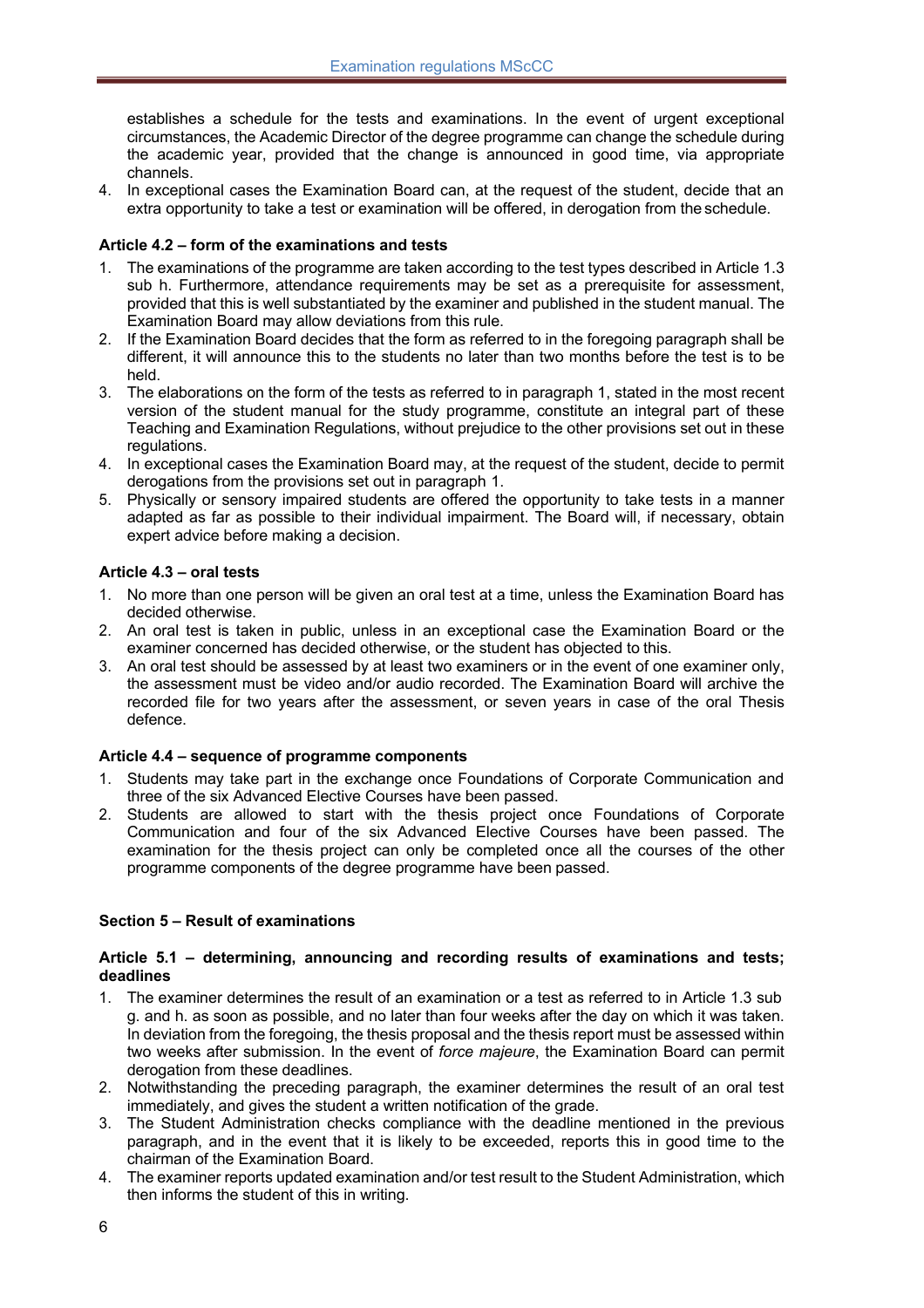- 5. The Student Administration is responsible for recording the results of examinations and tests. This Office also records what certificates have been presented to a student. No information about recorded data, with the exception of data about the certificates awarded, is given to anyone other than the student, the Examination Board, the directors of the study programme, the Executive Board of the Erasmus University, the student advisor, the student counsellor and the GNIO. The Examination Board may decide on derogation from the provisions set out in the last sentence under the consent of the student involved.
- 6. The involvement of the Student Administration as referred to in the previous paragraphs is without prejudice to the provisions in this matter as determined by the Executive Board of the Erasmus University.
- 7. The written certificate concerning the result of an examination or test contains information about the way in which the student can lodge an appeal with the GNIO.

# **Article 5.2 – term of validity of passed courses**

- 1. Unless otherwise mentioned, the term of validity for passed courses including approved courses of another degree programme – is in principle unlimited.
- 2. In derogation from the preceding paragraph and as long as the final exam has not been passed yet, the Examination Board, in consultation with the Academic Director concerned, may declare the term of validity of a course that has been passed more than six years ago expired if – in its judgement – the knowledge, insights and skills taught during the course have become obsolete. In that case, the Examination Board can impose an additional or alternative course or examination, before the student may pass the final exam.
- 3. If the examination of a course is composed of more than one test, the term of validity of each test shall be limited to the academic year in which the tests are taken, unless the examiner explicitly determined otherwise in the student manual.

# **Article 5.3 – feedback and perusal**

Upon request students will have the opportunity to peruse their own graded work and to receive feedback from the examiner. This request must be submitted within four weeks after the test result has been announced. The perusal takes place on the basis of a (digital) copy only. A paper copy may be charged at cost price.

#### **Article 5.4 - Archiving period of written tests**

- 1. The assignments, answers and the assessment of the written tests will be archived (in paper or electronic form) for two years after the assessment.
- 2. The exam protocol, test key, pass mark, test questions/assignments and evaluation of the written tests are stored (in paper or digital form) for seven years after the examination.
- 3. The Thesis and the assessment thereof will be archived (in paper or electronic form) for seven years after the assessment.

#### **Section 6 – Result of the final exam**

#### **Article 6.1 – the result of the final exam**

- 1. The result of the final exam is determined by the Examination Board based on the examinations of courses in the programme components that comprise the MScCC curriculum and in compliance with the regulations stated in article 5.2 of the Rules and Guidelines.
- 2. In derogation from the provisions set out in paragraph 1, the Examination Board may, before determining the result of the final exam, conduct an investigation into the knowledge of the student with regard to one or more examinations or tests of the programme, if and insofar as the results of the examinations or tests concerned give it cause to do so.

#### **Section 7 – Legal Protection**

#### **Article 7.1 – the appeals procedure at the GNIO**

The GNIO (Dutch abbreviation of *Geschillencommissie niet-initiële opleidingen*) of the Erasmus University Rotterdam is declared competent in respect of appeals procedures against decisions of examiners or the Examination Board of the degree programme. The Regulations of the GNIO are applicable to the appeals procedure.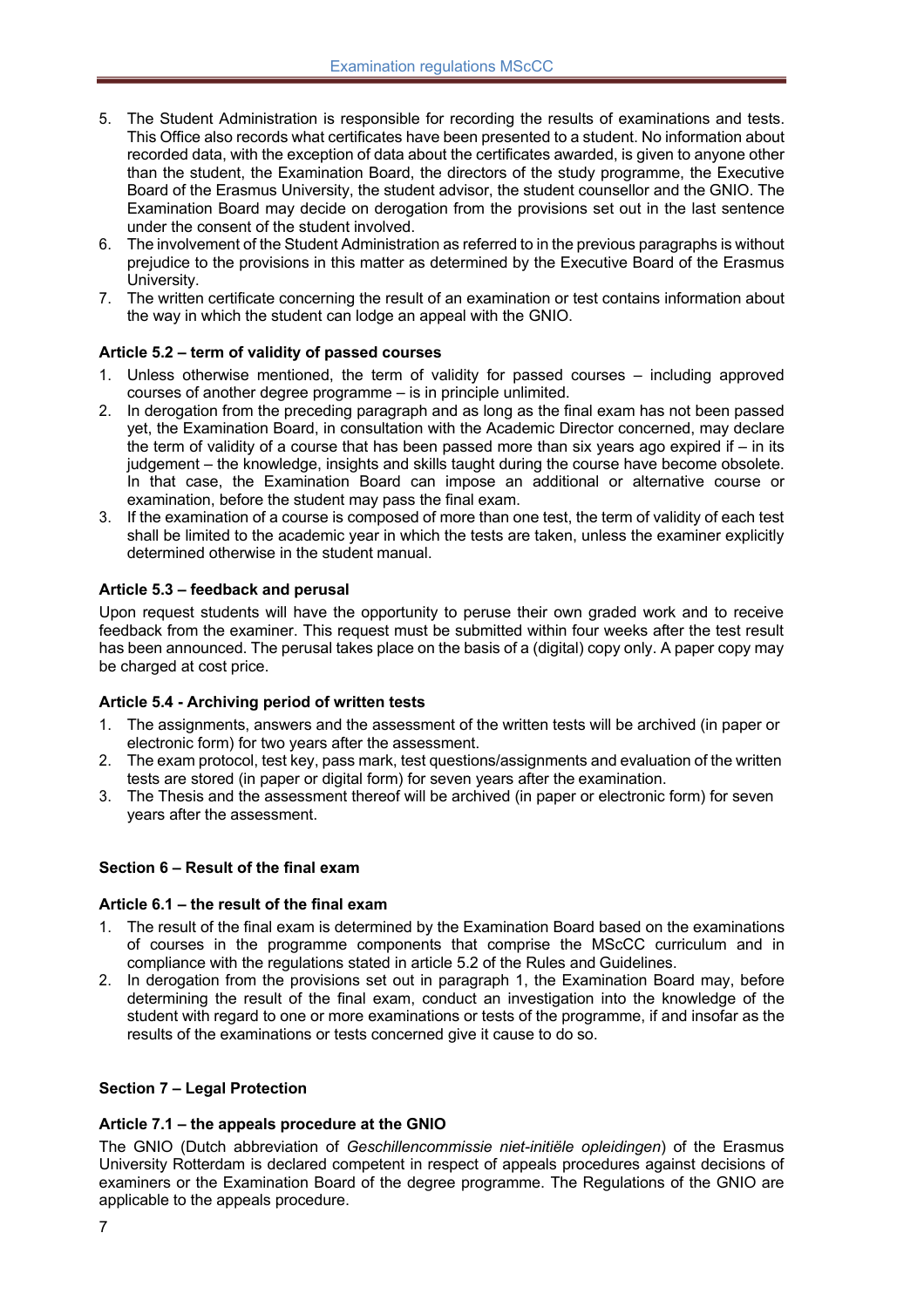# **Section 8 – Final and Implementation Provisions**

#### **Article 8.1 – amendments changes**

- 1. Amendments to these regulations will be adopted by the Dean RSM through a separatedecree.
- 2. No amendments will be made that are applicable to the current academic year, unless the interests of the students are, in reason, not thereby prejudiced.
- 3. Moreover, amendments must not influence, to the detriment of the students any other decision, which has been taken with respect to a student by the Examination Board by virtue of these regulations.

#### **Article 8.2 – hardship clause**

In very exceptional individual circumstances, in which application of one or more of the provisions set out in these regulations leads to evidently unreasonable and/or unfair situations with regard to a student, a student can submit a request in writing, and with reasons, for derogation from the said provision(s) to the Examination Board. The Examination Board may, after consulting the relevant examiner(s) and the student advisor or student counsellor, derogate from the said provision(s) in favour of the student. A decision to reject the student's request will not be made by the Examination Board until the applicant has been given the opportunity to present his or her case, if this is requested

#### **Article 8.3 – announcement**

The Dean RSM is responsible for an appropriate announcement of these regulations, of the Rules and Guidelines established by the Examination Board, and of amendments to these documents.

#### **Article 8.4 – legal effect**

These regulations have legal effect from 1 September 2020.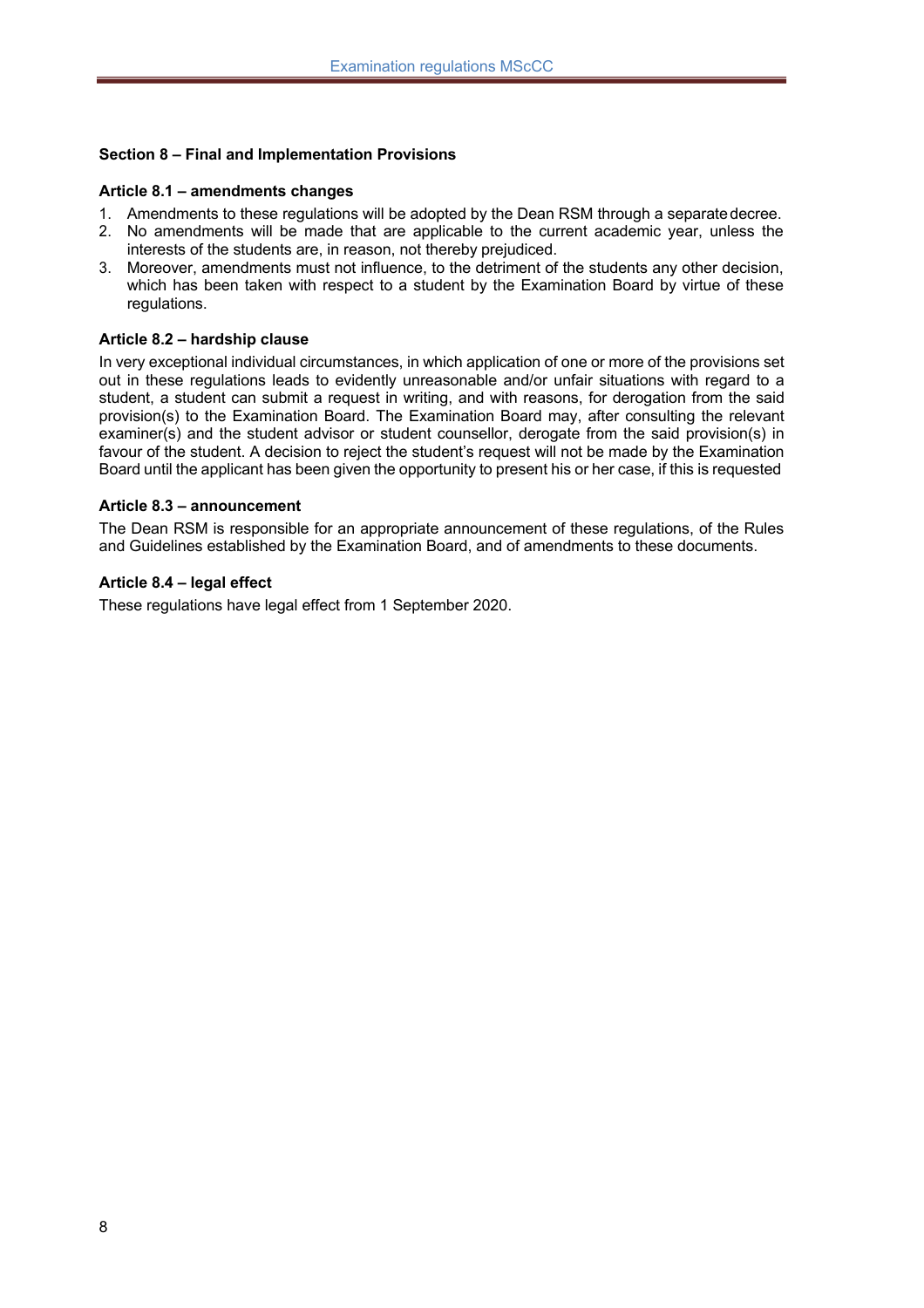# **II Rules and Guidelines 2020 - 2021**

# **Section 1 – General**

#### **Article 1.1 – applicability of the Rules and Guidelines**

These Rules and Guidelines are applicable to the curriculum and final exam, examinations and tests of the executive master's degree programme International Master of Science in Corporate Communication at the Rotterdam School of Management, Erasmus University, hereinafter referred to as the degree programme.

# **Article 1.2 – definitions**

- 1. Unless stated otherwise, in these Rules and Guidelines, the same definitions will be used as formulated in the Teaching and Examination Regulations of the degree programme.
- 2. Fraud: the action or negligence of a student as a result of which it is impossible, entirely or partially, to form a correct judgment about the knowledge, insight and skills of him/her or another student.2

# **Article 1.3 – tasks of the Examination Board**

- 1. Based on the law, the Examination Board has the following tasks and responsibilities:
	- a. *A supervisory responsibility with regard to the quality assurance of the tests and final exam*. This responsibility is manifested in the competence of the Examination Board to:
		- award the degree certificate:
		- appoint the examiners (see Article 1.5 of these R&G);
		- supervise the quality of final exams, examinations and tests (verification of required exit qualifications);
		- take disciplinary action in case of fraud (see Article 3.4 of these R&G:
		- supervise the implementation and execution of the examination regulations with due observance of the common legal principles such as equality, legal security, legitimacy, reasonableness, fair play and so on;
		- act as mediator or as the defendant in case of disputes or appeals.
	- b. *Regulatory tasks:* The Examination Board sets rules and gives instructions to the examiners. These rules have been laid down in these R&G as well as in the Examination Manual for examiners. These rules concern matters such as order during examinations, fraud, assessment criteria, compensation rules, classifications (such as (summa) cum laude).
	- c. *Tasks that are further defined in the TER*. This concerns the granting of exemptions from the TER in individual cases due to personal circumstances or on grounds of the hardship clause (if a rule in an individual case leads to unreasonable consequences). A few examples are: the granting of exemptions for courses, the interim advice within the framework of the binding study advice, the adjustment of the norm of the binding study advice in the case of personal circumstances, granting extra examination opportunities.
	- d. *Advisory tasks*: The Examination Board advises the Dean regarding the TER.
- 2. In the event that the quality of a test cannot be guaranteed due to serious irregularities prior to or during the test (for example, because a considerable part of an old test was reused or a technical defect occurred during a digital test or because the assessment is incompatible with the law, the TER or these R&G), the Examination Board may declare the test invalid. In that case, students must be given the opportunity to take a new test as soon as possible or  $-$  if applicable  $-$  a reassessment should be carried out.

# **Article 1.4 – rules of procedure and working method**

- 1. The Examination Board establishes Rules of Procedure in which its working method is laid down as well as the division of portfolio of tasks between the members of the Examination Board for handling the day-to-day affairs with regard to those tasks.
- 2. Requests to the Examination Board must be submitted via the Online Request Form or via Osiris Zaak (for example, a request for special facilities for students with a disability). A request must be fully motivated and include all relevant documents. Any (certified copies of) diplomas, transcripts, certificates, etc. may not be submitted digitally, but must be shown in original form at the secretariat of the Examination Board. The Examination Board will take a decision withinfour

 $2$  Students can also commit fraud as a co-perpetrator. This is especially the case with students who make their work available to someone else for plagiarism.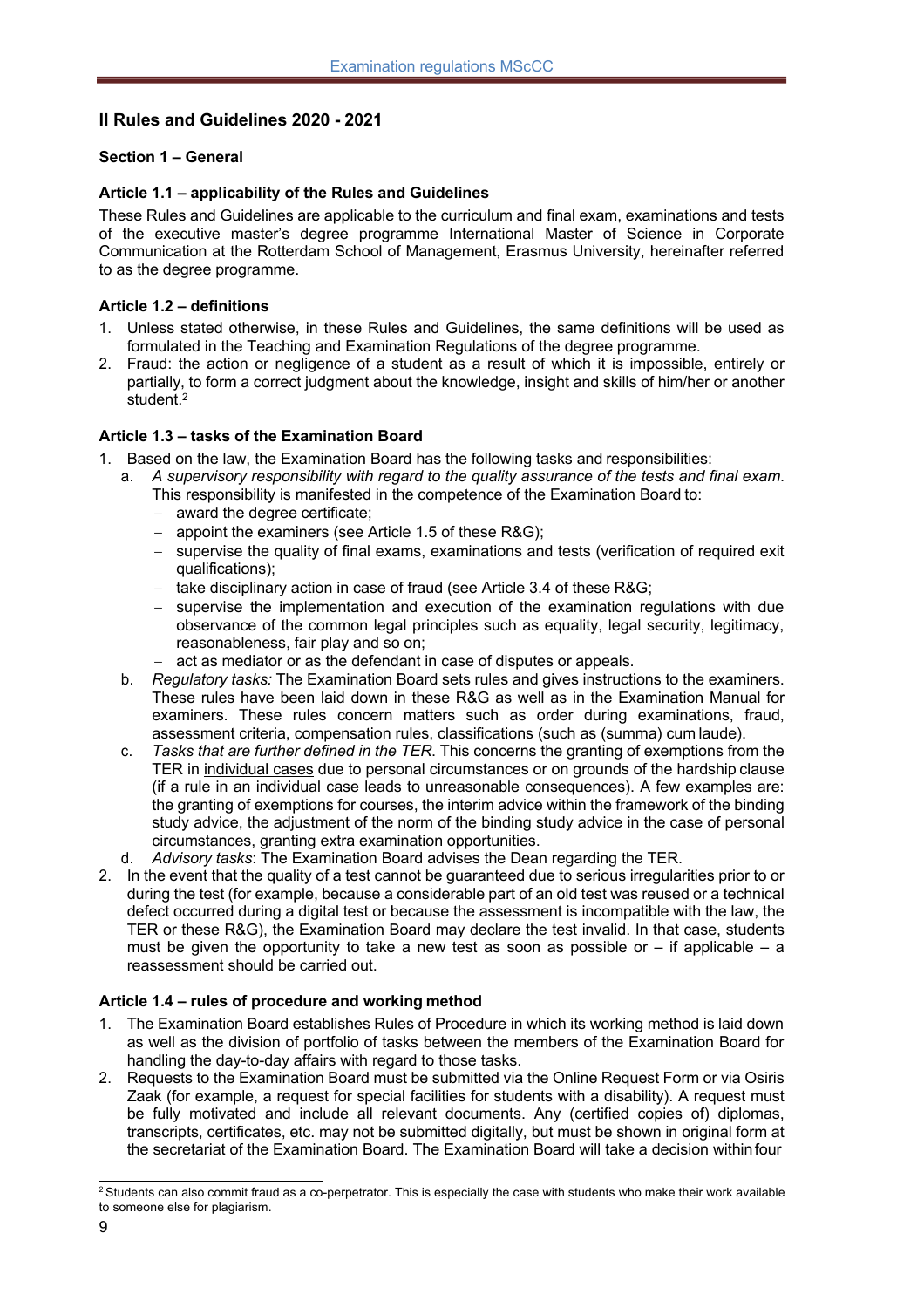weeks of receiving the complete request and informs the student about this via the ERNA account e-mail address or via Osiris Zaak.

# **Article 1.5 – the authority to examine, the appointment of examiners, Examination Manual**

- 1. For the purpose of conducting examinations and establishing the results thereof, the Examination Board appoints the examiners in compliance with the following rules:
	- a) At the start of the Academic Year the Examination Board appoints the examiners for the duration of that year;
	- b) Tenured and tenure track RSM academic staff (assistant professors, associate professors, endowed and full professors) as well as tenured RSM lecturers will be appointed as examiner for the teaching within their discipline (category 1 examiners);
	- c) At the request of the Department, other members of the RSM academic personnel (e.g. untenured lecturers, researchers, PhD-candidates) may be appointed as an examiner for a specific course (e.g. thesis trajectory) (category 2 examiners);
	- d) At the request of the Department, a former member of the RSM academic staff or a (former) member of academic staff of another School of the EUR or any other research university may be temporarily appointed as an examiner for a specific course (e.g. thesis trajectory). This person must meet the following requirements: a completed PhD, or a university master´s degree with demonstrable extensive experience in performing scientific research. Furthermore, at least a hospitality agreement is required (category 3 examiners);
	- e) A UTQ (University Teaching Qualification, in Dutch BKO) or equivalent is preferable;
	- f) An examiner who is appointed for the first time shall be mentored by an experienced examiner from the relevant Department.
- 2. In case of special circumstances, the Examination Board may grant exceptions to the above rules.
- 3. The examiners provide the Examination Board the information requested.
- 4. All appointed examiners shall be registered in the RSM's Examiners Register.
- 5. The Examination Board can suspend or withdraw the appointment as examiner if the person concerned persistently fails to comply with the applicable examination regulations or to deliver examinations that meet the minimum quality standards. The Examination Board will not do so until the person concerned in all fairness has had a chance to conform to the relevantrules.
- 6. The examiners shall comply with the binding rules the Examination Board has set regarding examinations. These rules shall be included in the Examination Manual.

#### **Article 1.6 – the criteria**

In the decision-making process the Examination Board employs the following criteria as a guideline – and in case of contrariety of criteria weighs the importance of employing one against another –:

- the preservation and maintenance of the quality and grading criteria of each examination or test;
- the efficiency of the study, for example, expressed in terms of limiting loss of time (wherever possible) for students who make rapid progress with their studies when preparing for examinations or tests;
- motivating students to interrupt their studies as soon as possible in cases where it is very unlikely that they will pass their examinations;
- protecting students from taking on too large a study load;
- maintaining an environment in which students and staff can work effectively and efficiently;
- extending leniency towards students who, through circumstances beyond their control, have encountered delays during their studies.

# **Section 2 – Exemptions**

#### **Article 2.1 – exemption from practical exercises**

- 1. A request for exemption from the obligation to take part in practical exercises, as referred to in Article 2.4 of the Teaching and Examination Regulations, should be submitted by the student in writing, with reasons and supported by documentation, to the Examination Board at least four weeks before the practical exercise for which exemption is requested is scheduled to begin. In exceptional cases, the Examination Board may permit derogation from the period stated in the last sentence.
- 2. The Examination Board makes a decision within four weeks of receiving the request. The student is informed immediately of the decision.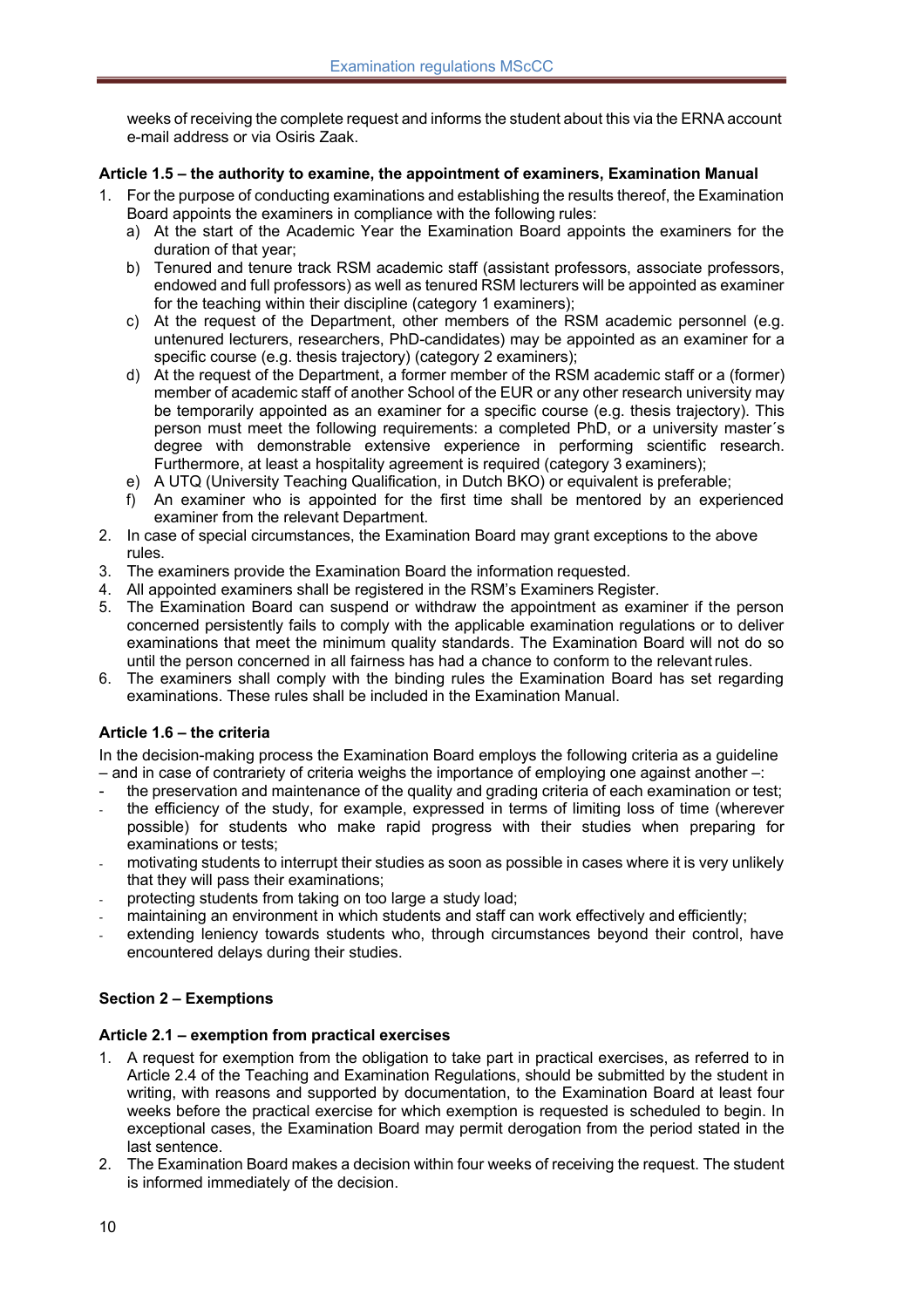# **Section 3 – Fraud**

#### **Article 3.1 – fraud**

- 1. If in the matter of taking a test, fraud within the meaning of Article 1.2 is detected or suspected, this is established in writing as soon as possible by the corresponding examiner. The examiner may ask the student to make available any items of evidence. A refusal to do this is recorded in the written report. The student is given the opportunity to add written comments to the written report of the examiner. The written report and any written comments are handed over to the Examination Board as soon as possible.
- 2. The Examination Board or the examiner may exclude a student who has committed fraud from further participation in the examination of which the test for which the irregularity was detected is part, and/or take other appropriate measures. The exclusion has the consequence that no result will be established for the examination or test concerned. Before the Examination Board decides to make the exclusion, it gives the student the opportunity to give his/her account.
- 3. The other appropriate measures as referred to in paragraph 2 may consist of, among others, the following sanctions:
	- a. reprimand;
	- b. invalidation of the examination and/or test concerned;
	- c. exclusion from one or more examinations and/or tests;
	- d. exclusion from one or more examination periods;
	- e. a combination of the above measures to a maximum of exclusion for at most one year;
	- f. in a serious case of fraud the Examination Board may advise the Executive Board to end the enrolment for the programme of the person concerned once and for all.

#### **Section 4 – The examinations, tests and assessments of the courses**

#### **Article 4.1 – the questions and assignments, assessment plan and peer review protocol**

- 1. The form of the examination of a course as mentioned in article 4.2 of the Teaching and Examination Regulations will be announced in the student manual. In case of a remote individual test such as a written test, an essay, a take home exam, an individual assignment (proctored or not), the test must be as fraud resistant as possible which in most cases will mean an 'open book' test form.
- 2. The examination of a course must meet the following conditions: valid, reliable, transparent and efficient. These conditions are detailed in RSM's testing policy document.
- 3. At least 60% of the examination part must be individually assessed, unless the Examination Board granted exemption from this rule.
- 4. The questions and assignments of the examination of a course do not go beyond the sources announced in advance from which the examination material is derived. These sources need to be announced in the student manual before the start of the course.
- 5. The examination of a course is representative of the learning objectives of the course in terms of content and form and in line with the end terms of the degree programme. This is documented in a course assessment plan that will be published in the student manual.
- 6. The questions and assignments of an examination are clear and unambiguous, and are asked in such a way, or contain such instructions, that the student can know how comprehensive and detailed the answers must be.
- 7. The duration of the examination is such that examinees have sufficient time, measured according to reasonable criteria, to answer the questions.
- 8. In advance of the test concerned being held, the examiner asks a colleague to check the test on the instructions mentioned in this article. The Examination Board may prescribe a peer review protocol.

#### **Article 4.2 – assessment criteria**

- 1. Wherever possible, assessment of written tests, takes place on the basis of previously established model answers and criteria, which can possibly be modified as a result of correcting the tests.
- 2. The assessment method is sufficiently transparent that the examinees can see how the results of the tests were established.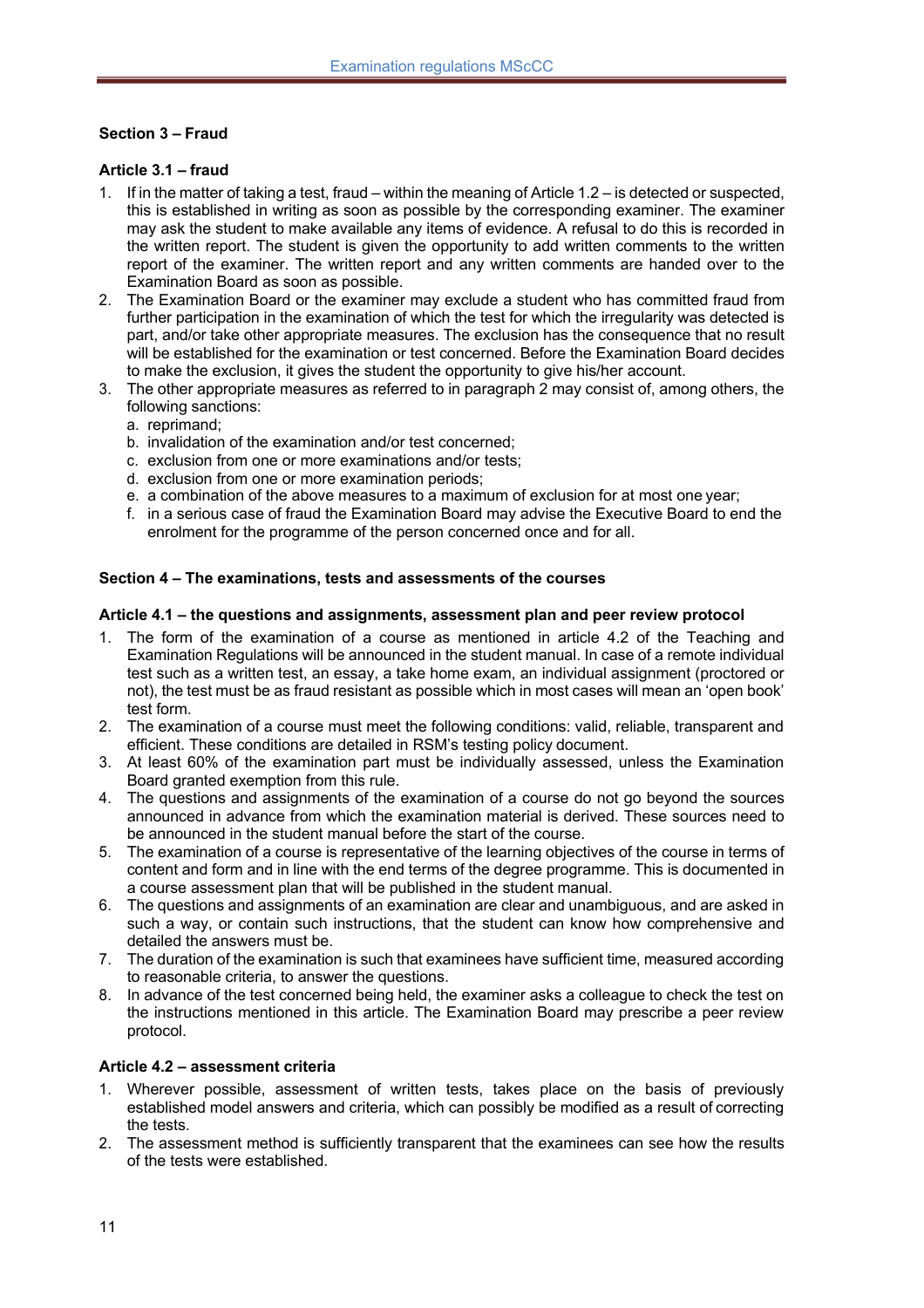3. In cases of tests of an examination given and assessed by more than one examiner, the Examination Board ensures that the examiners' assessment is based on the same criteria. If necessary, it shall appoint a supervising examiner for conducting the tests.

#### **Article 4.3 – determining the grades: absolute cut-off score, rounding off, averaging, passing, grade floor**

- 1. Examinations and tests are assessed with grades on the scale 0.0 10.0, accurate to one decimal point.
- 2. The lowest passing grade for an examination or a test is 5.5. This grade is determined according to the absolute cut-off score, wherein the number of points for a sufficient grade is established ex-ante.
- 3. In derogation from paragraph 1, sufficient results of examinations and tests taken (whether or not in the context of an international exchange programme) at a foreign university will be registered as a 'pass'. Furthermore, practical tests may be assessed with a 'pass' or 'fail'.
- Tests assessed with a 'pass' or 'fail' cannot be averaged nor included in the GPA calculation.
- 4. If grades have to be rounded off and averaged within a course, or between examination parts or to determine the GPA or the classification – the following rules apply by default:
	- unless otherwise stated in the study guide or the relevant student manual, grades are averaged according to the weighted average of the credits, where the average is rounded off to the nearest decimal place. For example, if rounded off to one decimal place, 5.450 is rounded to 5.5, and 6.9449 is rounded to a 6.9. If rounded off to two decimal places (for example to calculate the overall GPA or a cum laude) an 8.2449 is rounded to an 8.24 and a 8.2450 is rounded to an 8.25, etc.;
	- in case the assessment of a course is based on more than one test, then the rule applies that the separate tests are rounded off at one decimal place and the final grade is rounded to one decimal place. All intermediate computations are not rounded off. The same applies if the assessment of one test in fact consists of two parts (such as partly multiple-choice questions and partly open questions): both parts must be considered as separate tests.

For example:

| weighing<br>factor | Grade per test<br>unrounded | Grade per test | correct<br>IS | <i>incorrect</i><br>İs |
|--------------------|-----------------------------|----------------|---------------|------------------------|
| 20%                | 6.32                        | 6.3            | 1.26          |                        |
| 80%                | 5.58                        | 5.6            | 4.48          | 4.5                    |
|                    |                             |                | 5.74          | 5.8 <sub>1</sub>       |
|                    |                             | final grade:   | 5.7           | 5.8 <sub>1</sub>       |

- 3. If the examination is assessed on the basis of more than one test, no final grade for the examination will be calculated if one of the test grades is lower than a 5.5. In that case the student has failed the examination. Tests that can be taken only once per academic year, most likely practical tests such as case reports and team assignments, are exempted from this rule.
- 4. In case the student manual for a particular course holds additional or other rules to those stated under paragraph 2 or 3, these rules are only valid if published at least two months ahead of the date of a test and under written approval of the Examination Board. If these latter provisos are not met the default rules under paragraph 2 or 3 continue to apply.
- 5. For the establishing of grades for a multiple-choice test the following principles apply:
	- a. No wrong answers in the test counts as a 10.0.

b. All questions incorrect up to and including the number of correct answers that correspond with the random guessing counts as a 0.0 This means that the '0.0' amounts to: (the number of multiple-choice questions)/(the number of response alternatives). For instance 40 questions and 4 response possibilities: 40 / 4 = 10: 10 answers correct counts as a 0.0.

c. Each question has equal weight. The weight per correct answer above the random selection then is in case of for example 40 four choice questions:  $30 (40 - 10)$  questions make the difference between a 0.0 and a 10.0 (so 10 points): so, each question is worth 10 /  $30 = 1/3$ points.

d. The standard cut score for pass/fail is set on 5.5. In case of for example 40 four choice questions the cut score is at 27 correct answers, rounded off  $(10 + 5.5/ 0.33)$ . The grade will be a 5.7.

If an examiner concludes that a multiple-choice question is incorrect after the examination, this question should be excluded. Consequently, the multiple-choice test will have fewer questions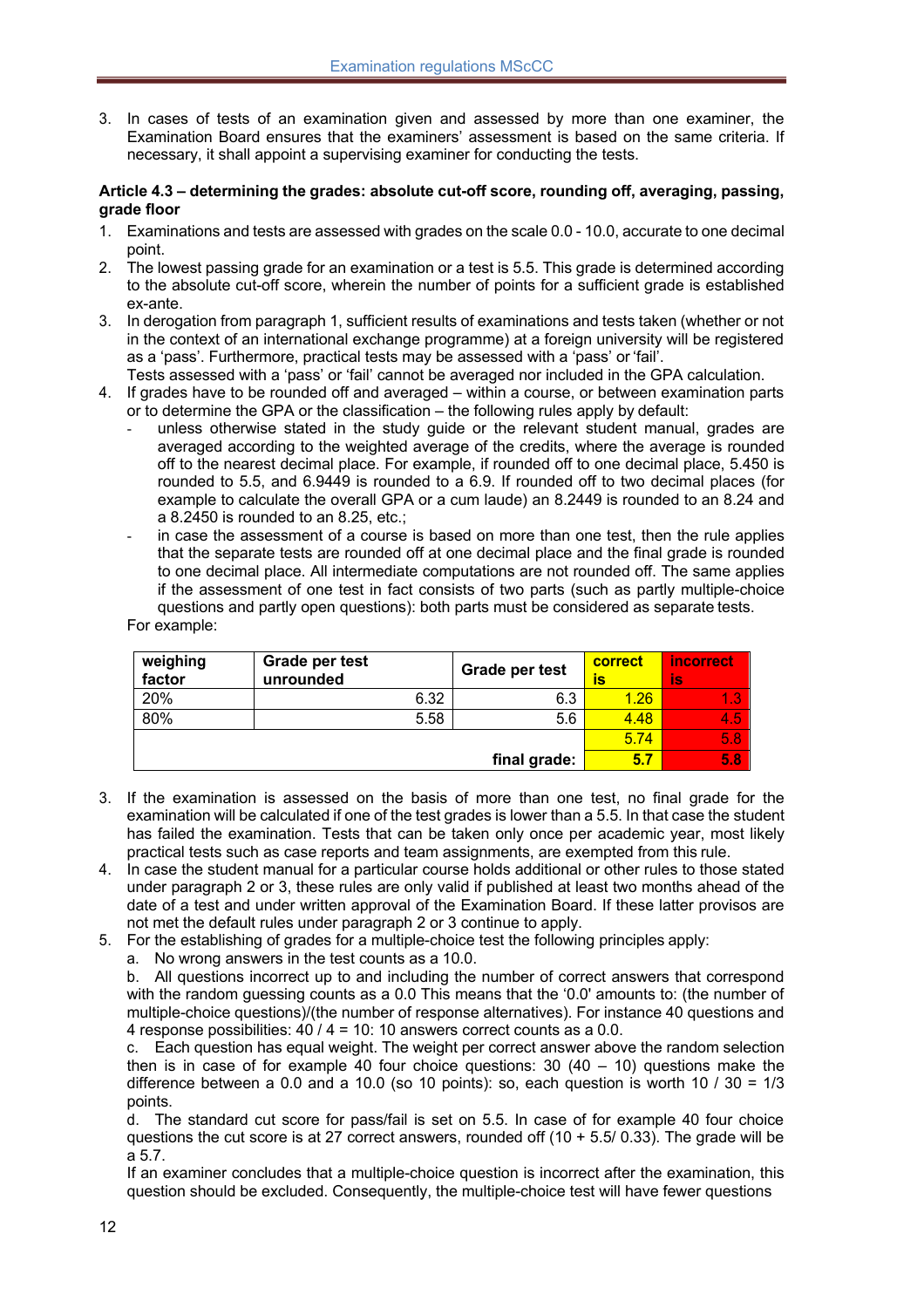and this can affect the cut score of the examination as well as the weight of each correct answer in the grade of a student.

Only if the exam question in itself is correct but has more than one correct answer, it remains part of the MC-test. If all answers to a question are considered correct, it does not assess anything i.e. has no value, and will therefore not count as part of the examination and should be removed.

Examiners may only derogate from these instructions with the approval of the Examination Board.

6. Examination results are registered in OSIRIS by the Student Administration.

# **Section 5 – The Thesis**

### **Article 5.1 – the thesis, the thesis committee, and admission to the thesis defence**

- 1. The thesis project is an individual project.
- 2. The thesis project is assessed by a thesis committee.
- 3. This thesis committee shall consist of at least two members: a coach and a co-reader. The composition of the thesis committee should furthermore meet the following criteria:
	- a. The members of the thesis committee must be appointed as an examiner by the Examination Board;
	- b. The *coach* must be a member of the academic RSM personnel: this includes tenured and tenure track staff as well as PhD candidates and untenured lecturers as long as they are appointed as an examiner. Furthermore, an exception can be made for former faculty members or PhD candidates who were associated with the RSM: they may continue to act as coach after the termination of the employment contract for a maximum of one year. Hence, all other examiners including external faculty (from other EUR schools or other universities) may act as co-reader only;
	- c. The *co-reader* is preferably a member of the academic RSM personnel of another department than the one with which the coach is associated;
	- d. At least one of the two members must be a tenured or tenure track faculty member. Hence, pairs consisting exclusively of PhD-candidates and/or untenured lecturers are not allowed;
	- e. The composition of the thesis committee must ensure that the thesis will be assessed independently, objectively and without bias. As a consequence, some combinations of coach and co-readers are deemed unsuitable such as PhD candidate and (co)promotor, job appraisers with job appraisees without a PhD degree;
	- f. Coach and co-reader are allowed to be members of the same department, under the additional requirement that (co-)promotors are not allowed to sit on a thesis committee with their PhD students, and job appraisers are not allowed to form a committee with job appraisees without a PhD degree. The Thesis Coordinator of the MSc programme shall submit a list of the internal thesis committees to the Examination Board for endorsement via ec@rsm.nl;
	- g. At the request of a student an internal or external expert may be temporarily appointed as a co-reader of a thesis committee. This person must meet the following requirements: a completed PhD, or a university master´s degree with demonstrable extensive experience in performing scientific research. This examiner may act as co-reader only;
	- h. The coach shall have principal responsibility for the coaching and activities relating to the thesis. The co-reader shall offer advice at critical times during the thesis trajectory (for example evaluating the final thesis proposal, the research design, approval of the thesis);
	- i. The coach and co-reader jointly give an endorsement to a student for applying for admission to the thesis defence on the basis of the thesis report at hand.
- 4. The assessment of the thesis trajectory is based on the thesis report. The thesis committee shall assess the thesis trajectory. The assessment is based on the assessment matrix. The assessment shall be unanimous. All members of the thesis committee should take part in the assessment.
- 5. At a student's request the Examination Board may derogate from the provisions of the foregoing paragraphs of Article 5.1.

#### **Article 5.2 – establishment of the final exam**

1. On behalf of the Examination Board the Head of the Student Administration establishes the results of the final exam, in accordance with the Teaching and Examination Regulations of the programme and the Rules and Guidelines of the Examination Board, provided the student has passed all programme components of the degree programme as mentioned in article 2.3 of the TER, unless: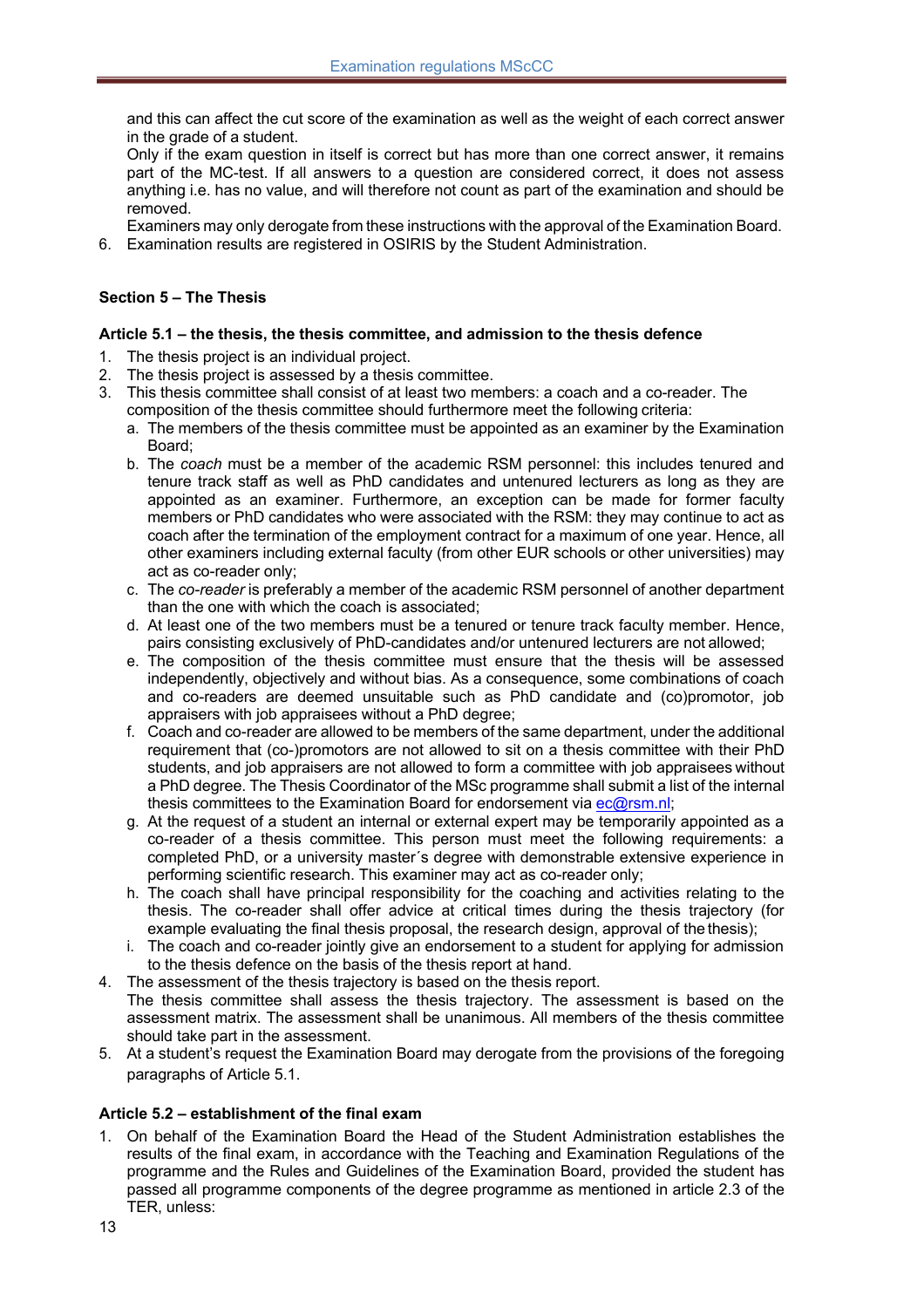- the Examination Board decided that the final exam also includes its own investigation into the knowledge, understanding and skills of the student;
- in accordance with article 7.11, paragraph 3 of the law, on the student´s request, the Examination Board has granted postponing of the establishment of the final exam until a moment determined by the Examination Board.
- 2. The Head of Student Administration may establish administrative rules for the application for the final exam. These rules must be approved by the Examination Board and must be timely and adequately disclosed.

#### **Article 5.3 – the degree certificate, the grade transcript and the diploma supplement**

- 1. To show that the final exam has been passed, the Examination Board awards a degree certificate, after by or on behalf of the Executive Board has been stated that the procedural requirements for the issuance have been met.
- 2. On a grade transcript, which constitutes a part of the degree certificate, the examination parts belonging to the final exam are stated.
- 3. The degree certificate is accompanied by a diploma supplement in accordance with the agreed European standard format.
- 4. The degree certificate, the grade transcript and the diploma supplement are signed by the chairman or the substitute chairman of the Examination Board.
- 5. On behalf of the Examination Board the Head of the Student Administration shall be responsible for issuing the degree certificate, the grade transcript and the diploma supplement to the student in person, unless the student opts for receiving the documents from the Examination Board at the official graduation ceremony.

#### **Article 5.4 – Classifications ´cum laude´ and ´summa cum laude´**

- 1. If the examinee has shown exceptional skill in the final exam, this may be stated on the certificate with the classification 'cum laude' or ´summa cum laude´.
- 2. The classification ´cum laude´ will be awarded if the student has fulfilled at least the following conditions:
	- a. the average of the grades for the examinations (thesis project included) under the Dutch grading system as displayed on the list of grades, weighted on the basis of the credits is an 8.25 or higher, and
	- b. the grade for the examination of the thesis project is at least an 8.0, and
	- c. no more than one examination or test (i.e. an officially recorded grade in Osiris) has been taken more than once (this applies from cohort 2013-2014 onwards). The thesis proposal is excluded from this rule.
- 3. The classification ´summa cum laude´ will be awarded if the student has fulfilled at least the following conditions:
	- a. the average of the grades for the examinations (thesis project included) under the Dutch grading system as displayed on the list of grades, weighted on the basis of the credits is an 9.0 or higher, and
	- b. the grade for the examination of the thesis project is at least an 9.0, and
	- c. no examination or test (i.e. an officially recorded grade in Osiris) has been taken more than once. The thesis proposal is excluded from this rule.
- 4. A final exam classification is awarded only when the examinations entered on the list of grades that have been graded under the Dutch grading system cover at least two-thirds, as measured in EC, of the total of the study load of the degree programme as stated in the Teaching and Examination Regulations.

#### **Section 6 – Final and implementation provisions**

#### **Article 6.1 – changes in these Rules and Guidelines**

No changes will be made that are applicable to the current academic year, unless the interests of students or examinees are, in reason, not thereby prejudiced.

#### **Article 6.2 – legal force**

These Rules and Guidelines have legal force from 1 September 2020.